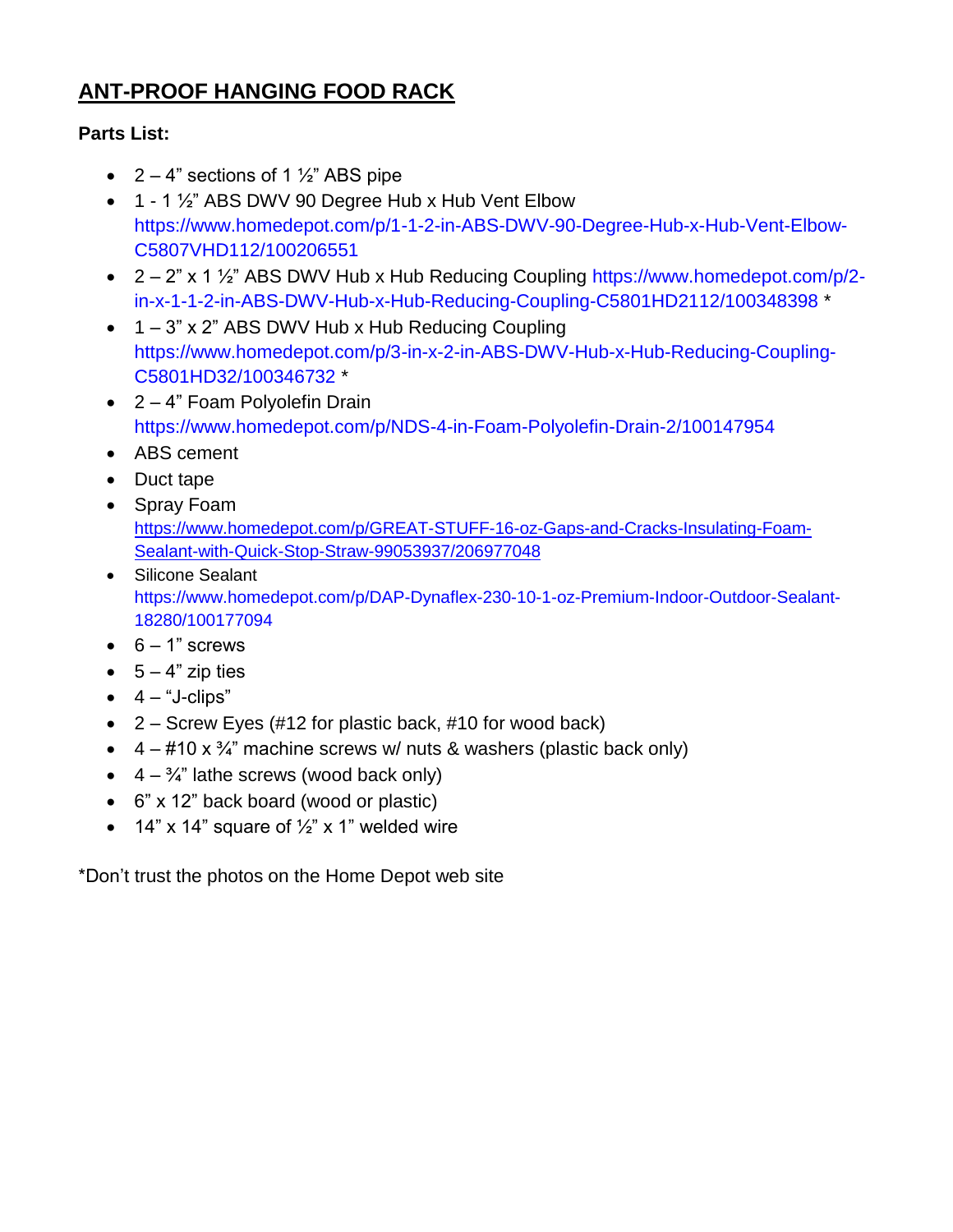## **Back Board:**

Drill pilot holes in center of top (short) edge of board ~1" from each edge

(3/32" for plastic back, 7/16" for wooden back)



Insert screw eyes in pilot holes (#12 for plastic back, #10 for wooden back)



Drill 3/16" holes in each corner of one drain cover

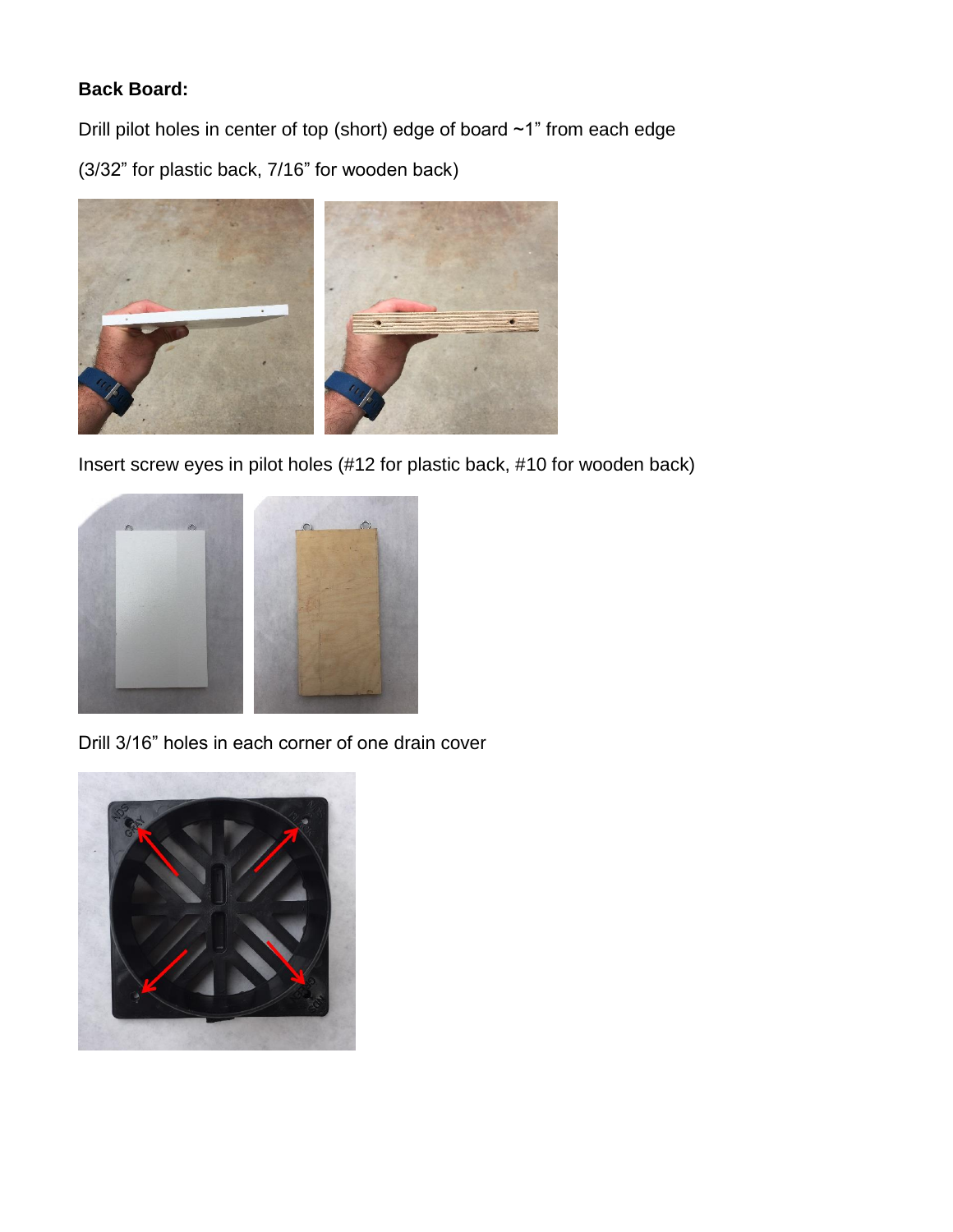Center the drain cover on the board ~1" above the bottom edge of the board with the grate against the board.

For the wooden back, secure grate in place with lathe screws



For the plastic back, drill four holes in back board to line up with holes in grate and secure in place with machine screws (screw heads on back of board, washers & nuts on front [drain] side)



#### **Pipe Stand:**

Assemble and glue two pipe sections, one elbow and one 2" x 1 ½" coupling as shown:

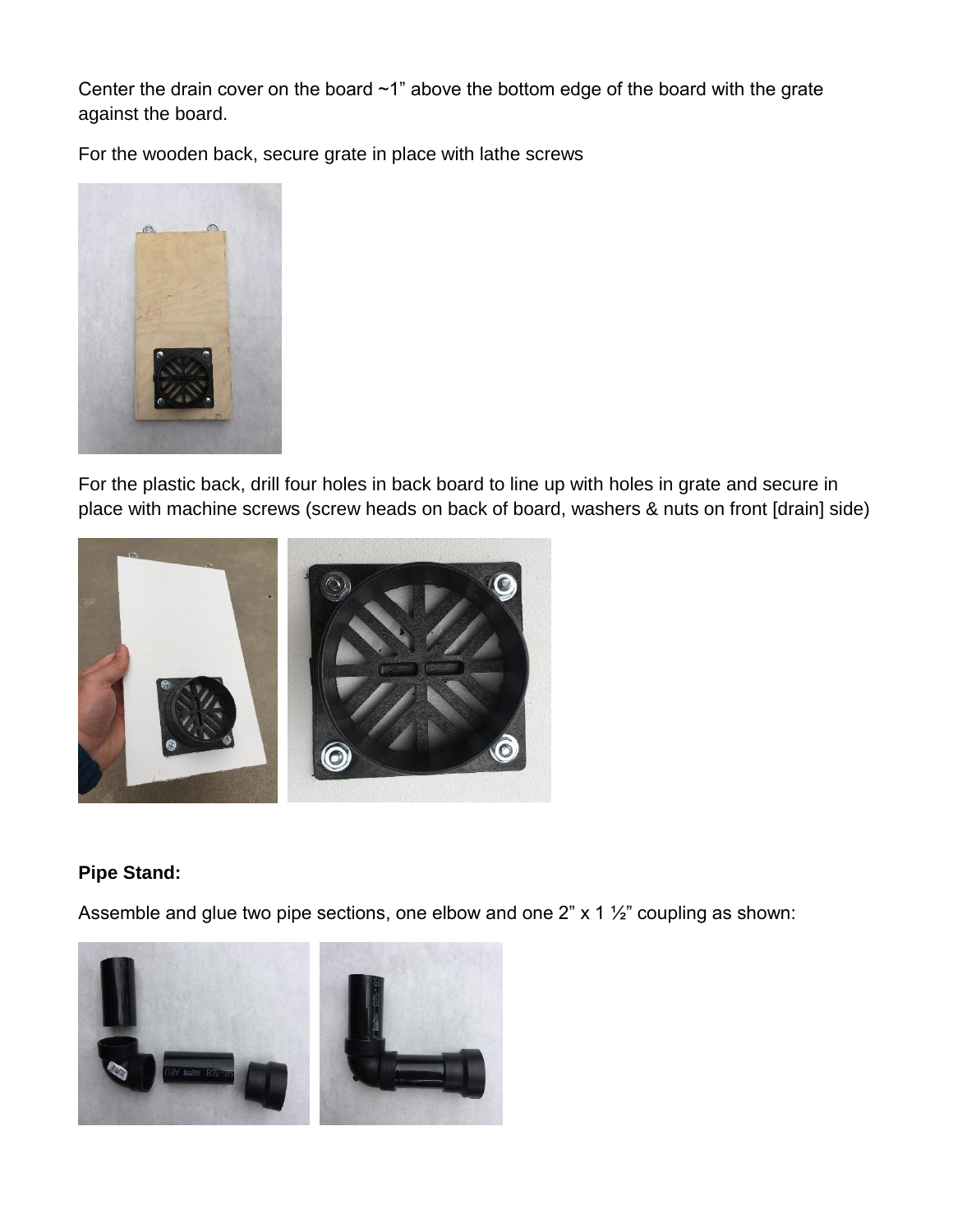Wrap the top of the elbow in ~1/4" strips of duct tape as shown until 2" x 3" coupling sits snugly in place as shown (this should take  $\sim$ 3' of duct tape strips):



Drill one pilot hole (7/64") in the front of the lower portion of the 2" x 3" coupling and two in the back of the lower portion flanking the lower pipe section and secure with screws as shown:



#### **Basket:**

Cut 14" x 14" piece of 1" x 1/2" welded wire and cut a 2" x 2" notch out of each corner

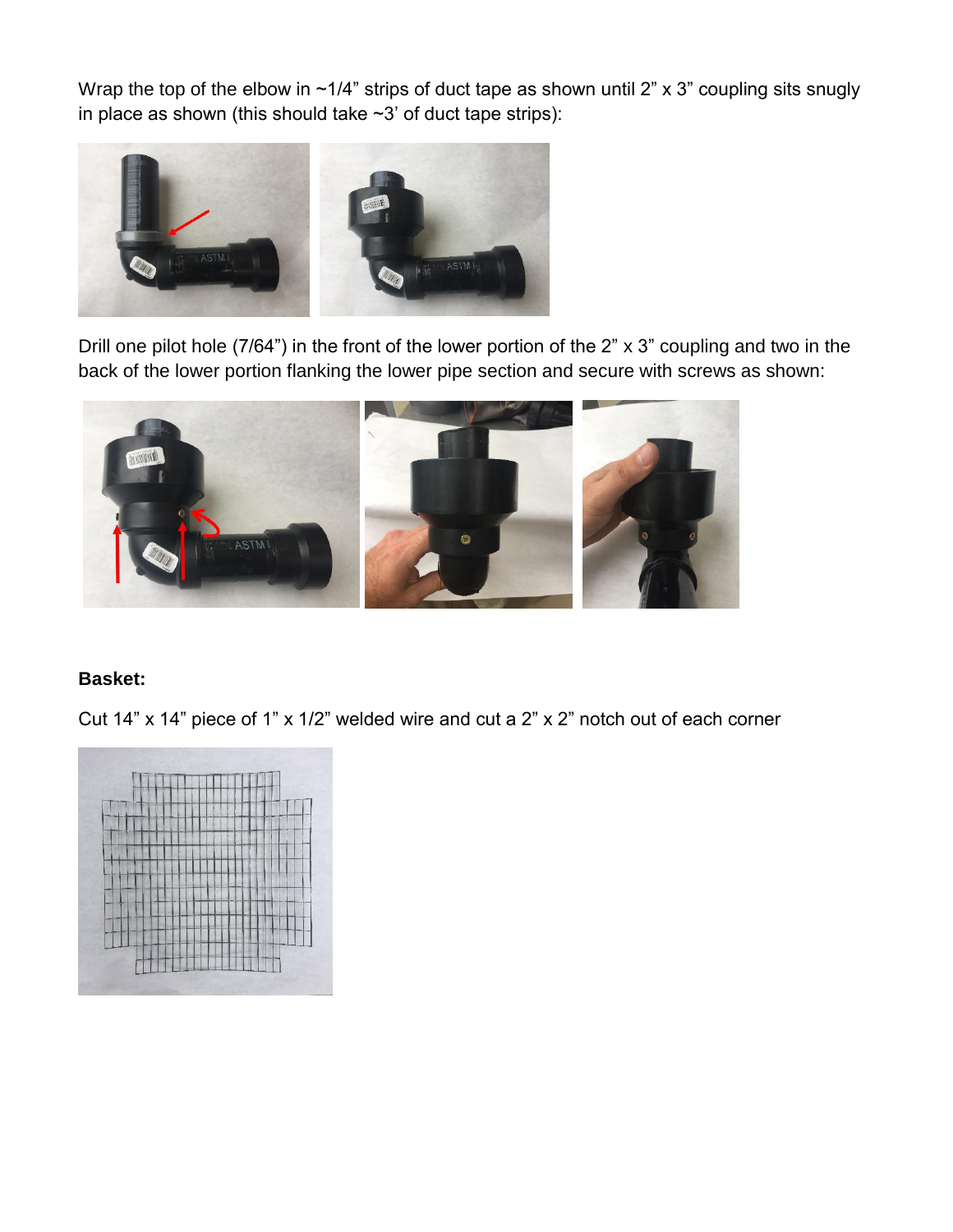Bend sides up to form a basket and secure each corner one "J-clip"



Drill 9/64" holes in each corner of one drain cover



Lay the basket top down and center the drain cover on the bottom of the basket with the grate against the wire. Secure in place with one zip tie in each corner and one in middle running perpendicular to the zip ties in the corners (this will prevent the basket from sliding). Trim zip ties.